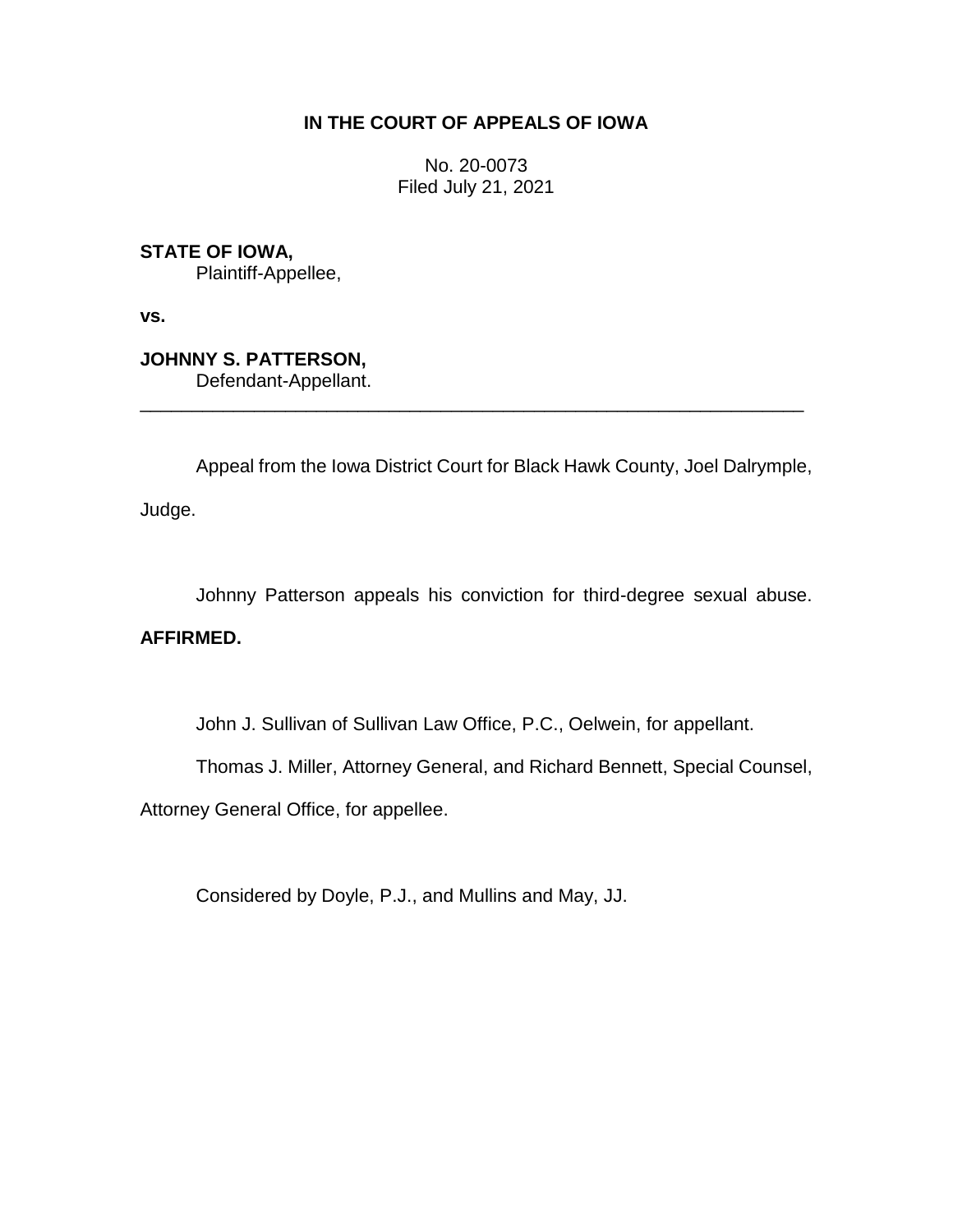#### **DOYLE, Presiding Judge.**

Johnny Patterson appeals his conviction for third-degree sexual abuse. He argues insufficient evidence supported the jury verdict and the district court erred in denying his motion for a new trial.

## **I. Factual Background**

A.W. attended a party with a friend at a house near a university campus. The house was rented by members of a social fraternity. A.W. was introduced to Patterson at the party. After initial introductions, Patterson insisted A.W. take a tour of the house. A.W. had been drinking and had smoked some marijuana earlier in the night. Patterson led A.W. into one of the bedrooms over her objections. A.W. testified that, upon entering the bedroom, Patterson forced himself on her, performing oral and penetrative sex. A.W. reported the incident to her friend. They went to the hospital and A.W. was examined by a sexual assault nurse examiner. Although there were no obvious signs of physical trauma, testing found Patterson's DNA on A.W.'s right breast. Swabs from Patterson revealed A.W.'s DNA on his genitals. Testing of A.W.'s undergarments revealed a splotch of seminal fluid which did not produce sufficient DNA for a positive identification. A jury found Patterson guilty of sexual abuse in the third degree. Patterson appeals.

## **II. Sufficiency of the Evidence**

Patterson asserts insufficient evidence supports his conviction. We review challenges to the sufficiency of the evidence for correction of legal errors. *State v. Heard*, 636 N.W.2d 227, 229 (Iowa 2001). A verdict is upheld if substantial record evidence supports it. *Id.* Evidence is substantial if it would convince a rational fact finder that the defendant is guilty beyond reasonable doubt. *Id.* The court reviews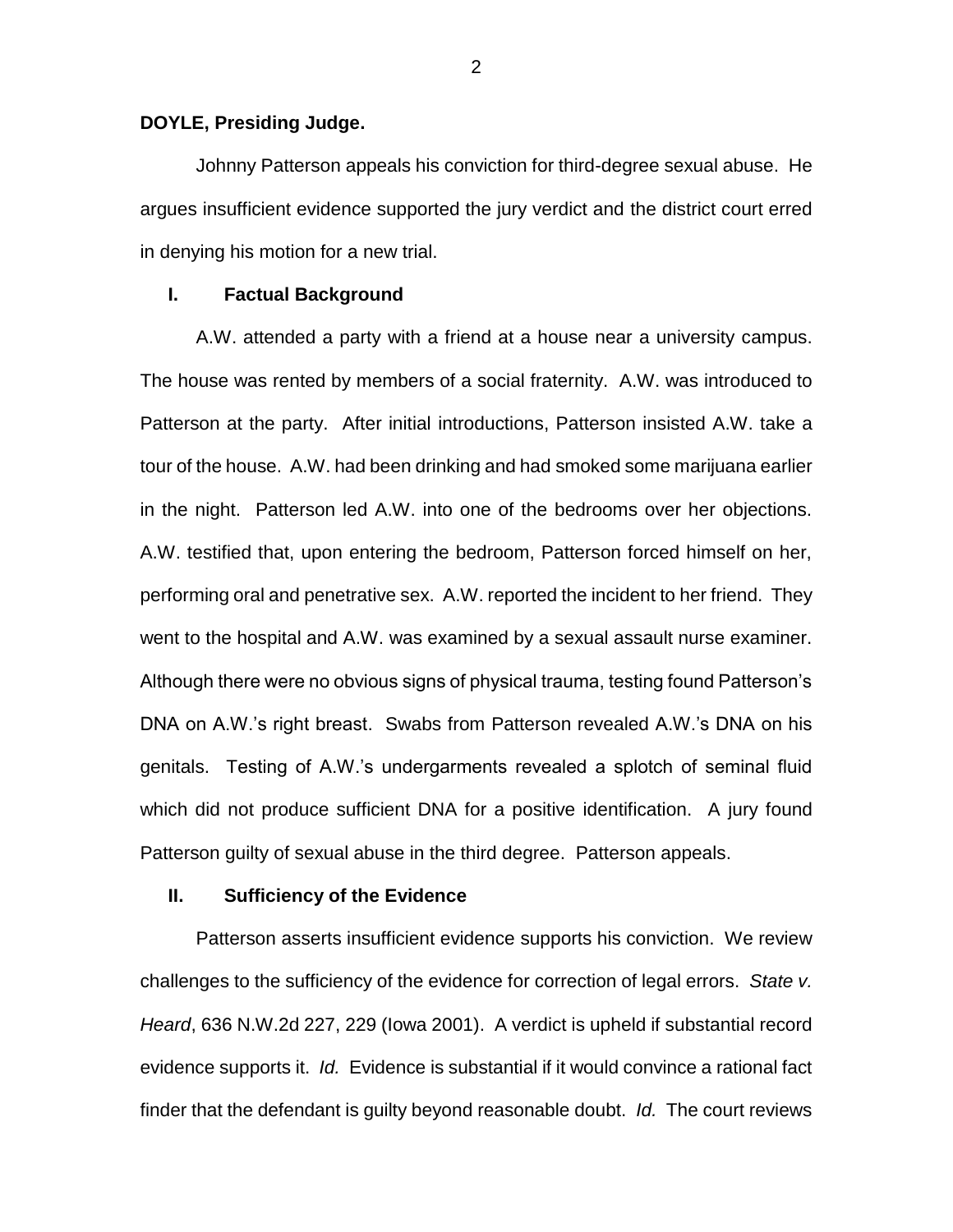the evidence in the light most favorable to the State, including legitimate inferences

and presumptions that may be reasonably drawn from the record. *Id.* The court

considers all record evidence not just the evidence supporting the verdict. *Id.*

The jury found Patterson guilty of third-degree sexual abuse under Iowa

Code section 709.4(1)(a) (2017), which provides in relevant part:

1. A person commits sexual abuse in the third degree when the person performs a sex act under any of the following circumstances:

a. The act is done by force or against the will of the other person, whether or not the other person is the person's spouse or is cohabiting with the person.

The Code defines a "sex act" as

any sexual contact between two or more persons by any of the following:

1. Penetration of the penis into the vagina or anus.

2. Contact between the mouth and genitalia or by contact between the genitalia of one person and the genitalia or anus of another person.

3. Contact between the finger or hand of one person and the genitalia or anus of another person, except in the course of examination or treatment by a person licensed pursuant to chapter 148, 148C, 151, or 152.

4. Ejaculation onto the person of another.

5. By use of artificial sexual organs or substitutes therefor in contact with the genitalia or anus.

Iowa Code § 702.17.

Patterson argues, "Any evidence of an alleged nonconsensual 'sex act'

comes only from the lips of [A.W.] and nothing or no one else." Even if that were

so, the jury, in its role as fact-finder, may predicate its verdict on victim testimony

alone. *State v. Hildreth*, 582 N.W.2d 167, 170 (Iowa 1998). There was more than

just A.W.'s testimony. The State presented several physical exhibits, including the

results of DNA tests. These tests revealed Patterson's DNA on A.W.'s right breast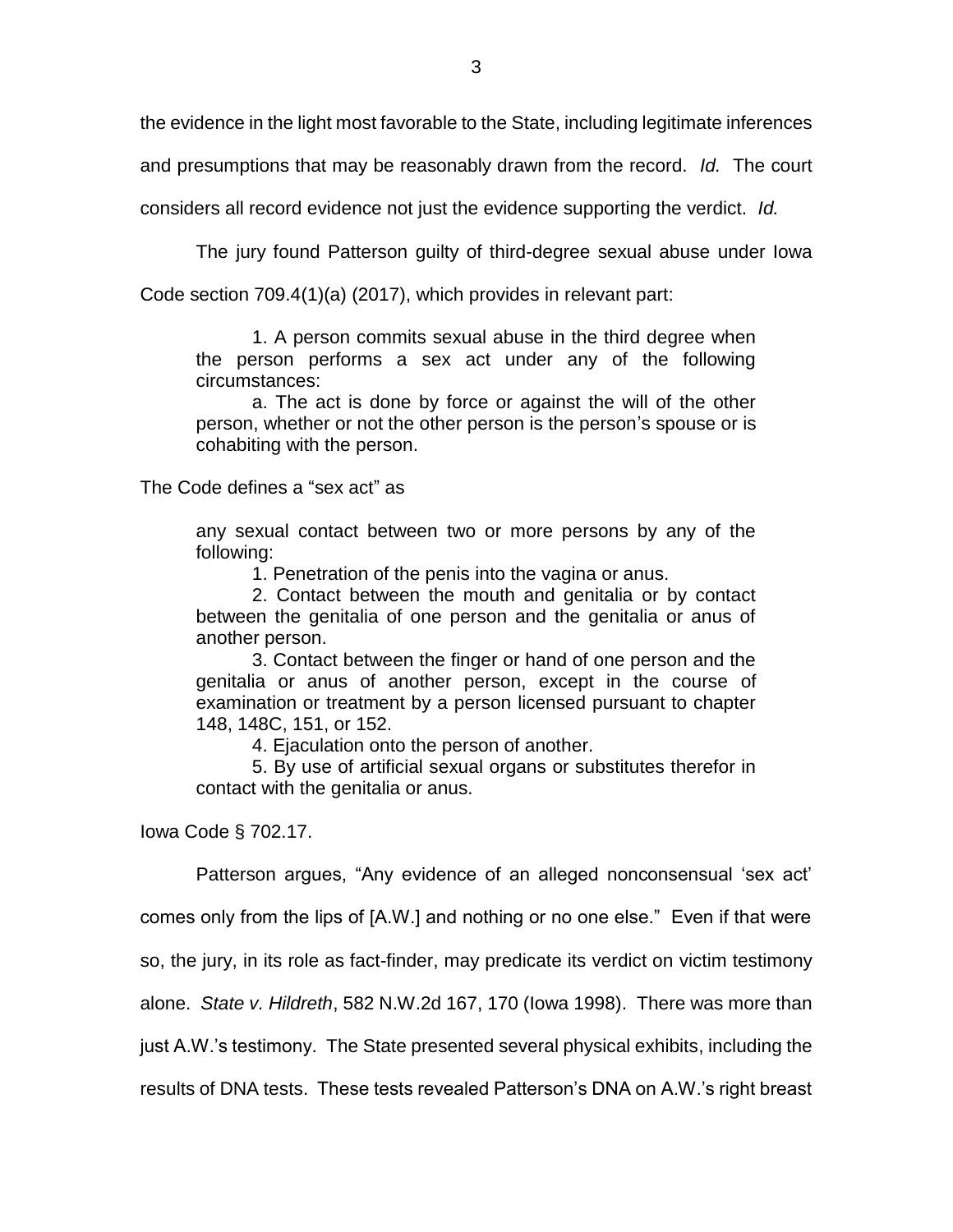and A.W.'s DNA on Patterson's genitals, suggesting intimate contact occurred. Analysis determined a stain in A.W.'s undergarments was seminal fluid, although no viable DNA could be recovered. Furthermore, A.W.'s testimony was supported by testimony of witnesses present at the time of the incident. It is not the place of the appeals court to adjudicate witness credibility; we must determine whether the jury could reasonably conclude from the record evidence that Patterson is guilty beyond a reasonable doubt. *See State v. Smith*, 508 N.W.2d 101, 102-03 (Iowa Ct. App. 1993).

Given the witness testimony, the physical evidence, and the inferences that a reasonable jury might draw, we conclude that there is sufficient evidence to support a conviction under Iowa Code section 709.4(1)(a).

#### **III. Motion for New Trial**

After trial, Patterson moved for a new trial, claiming the jury's verdict was contrary to the weight of the evidence. The district court denied Patterson's motion.

We review rulings on motions for new trial asserting a verdict is contrary to the weight of the evidence for an abuse of discretion. *State v. Ary*, 877 N.W.2d 686, 706 (Iowa 2016). District courts grant new trials only in exceptional circumstances. *Id.* at 705. An abuse of discretion occurs when a court exercises its discretion on clearly untenable grounds or to clearly unreasonable extent. *State v. Wickes*, 910 N.W.2d 554, 564 (Iowa 2018). A verdict is not contrary to the weight of the evidence unless "a greater amount of credible evidence supports one side of an issue or cause than the other." *Id.* at 570.